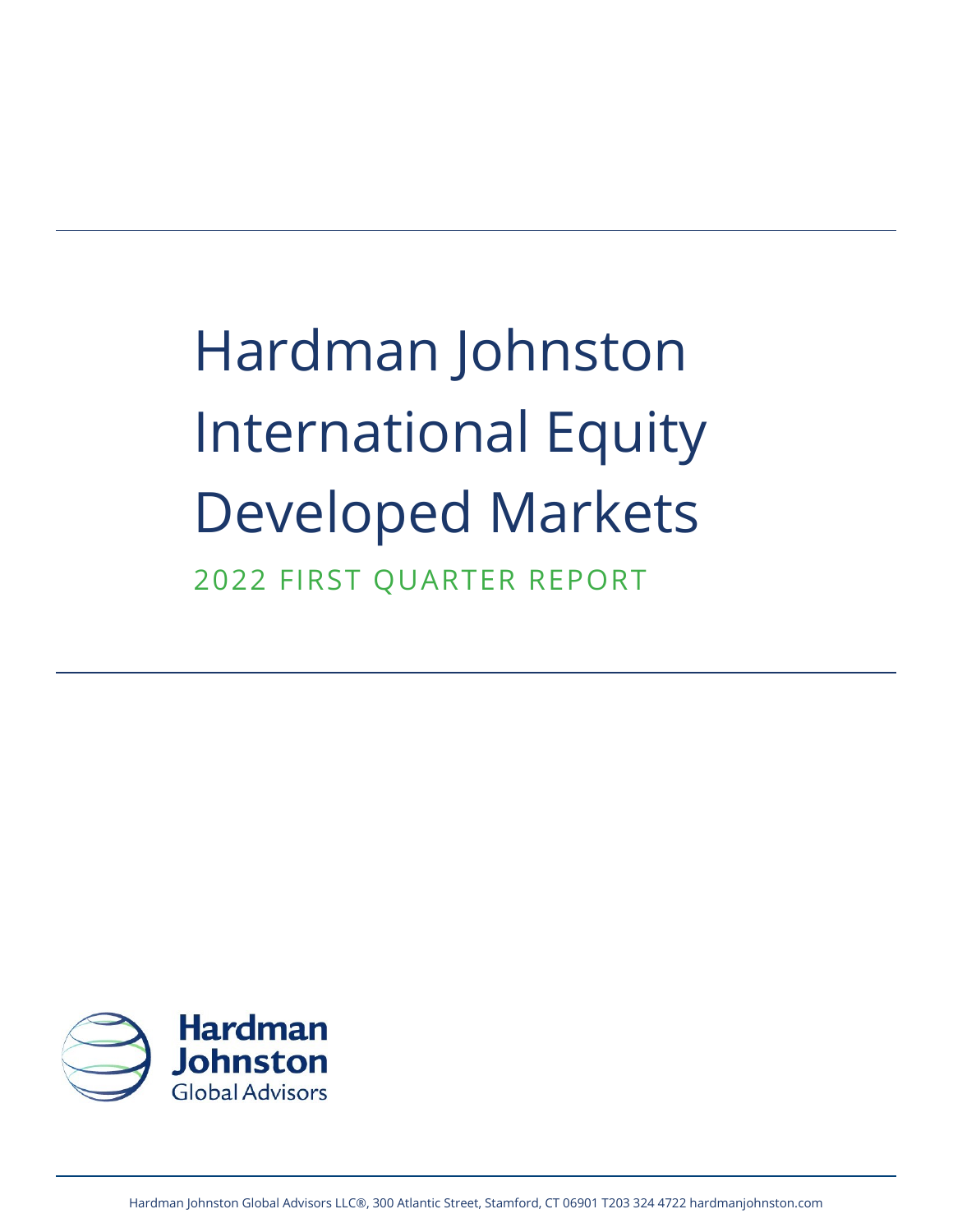

2022 FIRST QUARTER REPORT

| COMPOSITE PERFORMANCE (%) (period ending March 31, 2022)  |                |         |                |         |                  |  |  |  |
|-----------------------------------------------------------|----------------|---------|----------------|---------|------------------|--|--|--|
|                                                           | <b>1st OTR</b> | 1 Year  | <b>3 Years</b> | 5 Years | <b>Inception</b> |  |  |  |
| International Equity Developed Markets<br>(gross of fees) | $-14.29$       | $-5.45$ | 11.84          | 10.30   | 8.15             |  |  |  |
| International Equity Developed Markets<br>(net of fees)   | $-14.45$       | $-6.13$ | 11.07          | 9.53    | 7.37             |  |  |  |
| MSCI EAFE Net Index                                       | $-5.91$        | 1.16    | 7.78           | 6.71    | 4.86             |  |  |  |

Performance is preliminary through March 31, 2022. Periods greater than one year are annualized. **Past performance does not guarantee future results.** Net performance reflects the deduction of advisory fees and reinvestment of income (if applicable). Composite inception date: January 31, 2014.

## KEY TAKEAWAYS

- International markets decline after war in Ukraine clouds outlook
- Inflation spikes as energy and commodity prices soar, prompting monetary policy tightening
- Chinese markets contend with COVID shutdowns and potential ADR delistings on US exchanges
- International Equity Developed Markets returned –14.45%, net, underperforming the MSCI EAFE return of –5.91%

### MARKET REVIEW

International equities weakened in the first quarter as the war in Ukraine fed into existing investor concerns about rising energy and commodity prices, soaring inflation, and softening economic growth. The MSCI ACWI returned -5.36%, with markets across most regions slipping back, while the MSCI EAFE returned -5.91%.

After finishing 2021 at or near record levels, markets began to pull back in January as rising prices and ongoing supply shortages began to temper growth expectations. Russia's attack on Ukraine in February further shook investors, raising issues of energy and food supply, the potential global repercussions of sanctions, and their combined impact on already rampant inflation. After gaining steadily throughout the early part of the quarter, the price of Brent Crude, the global oil benchmark, spiked to its highest level since the financial crisis. At the end of March, the Biden administration announced the release of US strategic oil reserves in an attempt to control prices and increase supply until production ramps back up.

The effect of energy prices on inflation was marked. Data released in January showed that US inflation hit a four-decade high of 7.0%, before accelerating to 7.9% in February, with economists expecting further increases, at least in the short term. It was a similar trajectory in Europe where CPI climbed to 7.5% in March, including an estimated 45% increase in energy prices year-over-year. Although more moderate by international standards, inflation in Japan reached 0.8%, the highest rate in two years, with expectations of sharper rises to come due to the country's reliance on energy imports. Developing markets also contended with spiraling prices, with double-digit inflation increases in G20 countries including Brazil, Argentina and Turkey.

There were also some positive signals during the first quarter. The US created over 500,000 new jobs per month, sending unemployment to the lowest level since the pandemic. The plentiful supply of new employment opportunities, equating to roughly 1.8 openings per unemployed person, helped fuel rising wages and gave a boost to consumer confidence. In Europe, pent-up demand for leisure soared as countries withdrew most remaining COVID-19 restrictions. Before the onset of the war in Ukraine, TUI Group, Europe's largest vacations company, reported that bookings were close to pre-pandemic levels, with prices up approximately 20%.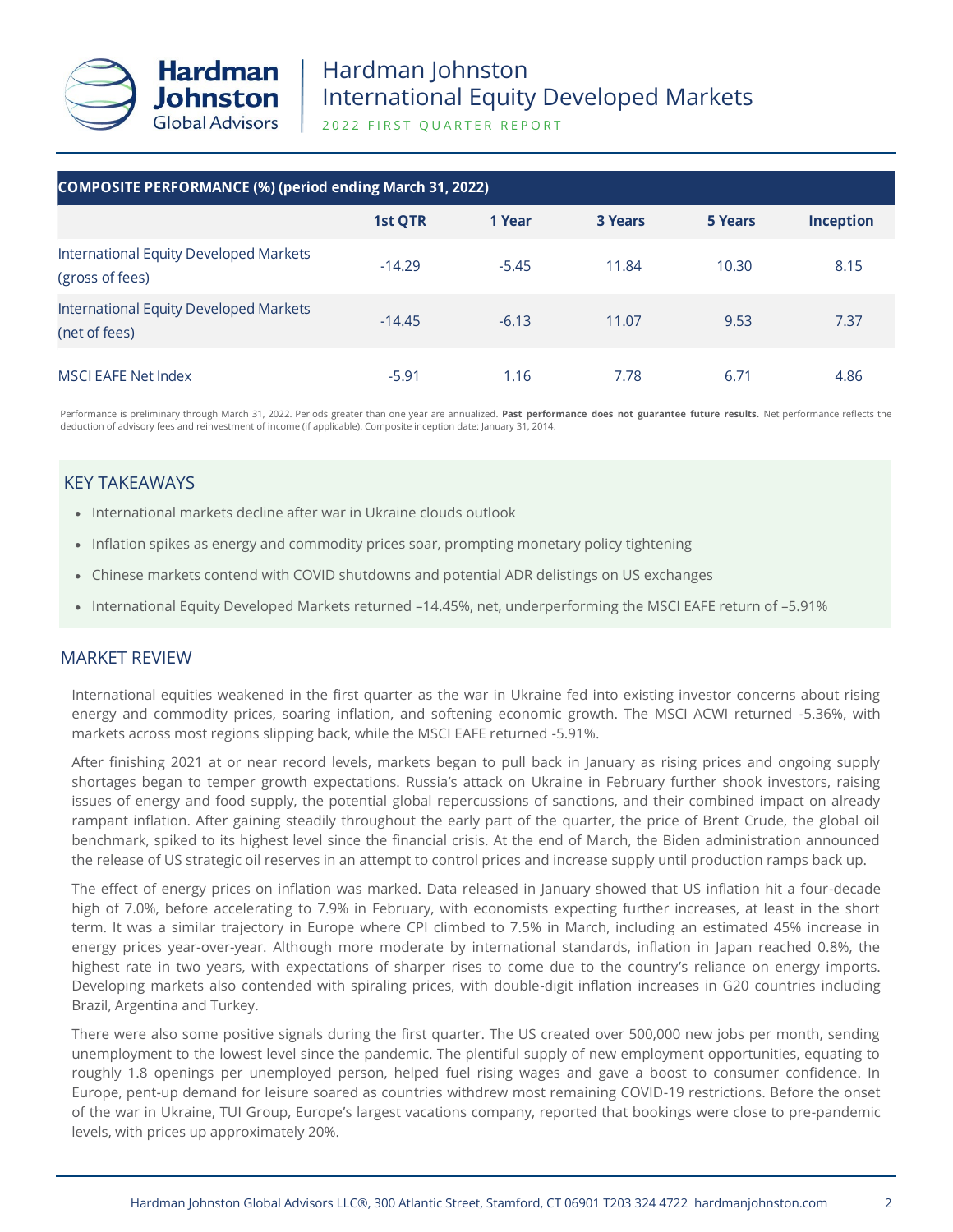

2022 FIRST QUARTER REPORT

Faced with the unappealing combination of spiking inflation, tight labor markets, and decelerating economic growth, central banks initiated the tightening cycle. The US Federal Reserve implemented its first rate hike since 2018, while Chair Jerome Powell talked of rates returning to a more "neutral" position, feeding market expectations of a series of larger increases to come. In March, the Bank of England lifted interest rates for the third time in four months, singling it out as one of the most hawkish central banks in the developed world. The European Central Bank President Christine Lagarde argued there was still room for accommodative policy, although she guided to interest rates rising after the end of its bond buying program, potentially putting the first hikes by the ECB sometime in the third quarter.

Emerging markets faced the same dilemma. The Reserve Bank of India left its key policy rate unchanged at 4% during the quarter, the same level as throughout the pandemic, in order to support economic growth. In stark contrast, Brazil hiked rates sharply to 11.75% in March, a five-year high, with the country's stocks soaring due to currency strength and rising commodities prices.

While the war in Ukraine dominated much of the agenda, COVID continued to impact activity. China's dynamic zerotolerance approach to outbreaks led to renewed lockdowns in many cities, including Shanghai, the country's economic and financial hub. German auto group Volkswagen scaled back operations in the city due to infections and supply shortages, while delays were experienced at the port despite efforts to keep workers in a closed loop bubble on site. China's manufacturing PMI slipped back below 50 in March, indicating contraction.

China's position on the global stage also came under scrutiny. The US Securities and Exchange Commission identified five Chinese ADRs that could be delisted from US exchanges for failing to meet auditing rules, prompting a sell-off across the sector as the standoff between US and Chinese regulators continued. Investors continued to pull capital out of Chinese investments, in part due to ongoing domestic uncertainty as well as increased geopolitical concerns.

|                     | Average Weight |      | <b>Total Return</b> |         | Contribution to                                                  |
|---------------------|----------------|------|---------------------|---------|------------------------------------------------------------------|
|                     | Rep. Portfolio | EAFE | Rep. Portfolio      | EAFE    | <b>Relative Return</b>                                           |
| <b>By Sector</b>    |                |      |                     |         |                                                                  |
| Health Care         | 21.8           | 12.5 | 4.5                 | $-3.7$  |                                                                  |
| Consumer Staples    | 0.0            | 10.3 | 0.0                 | $-7.7$  |                                                                  |
| Utilities           | 0.0            | 3.4  | 0.0                 | $-4.1$  |                                                                  |
| Real Estate         | 0.0            | 2.9  | 0.0                 | $-2.7$  |                                                                  |
| Financials          | 7.7            | 17.9 | 0.9                 | $-1.1$  |                                                                  |
| Industrials         | 22.0           | 15.6 | $-12.4$             | $-10.7$ |                                                                  |
| <b>Materials</b>    | 0.0            | 7.9  | 0.0                 | 3.3     |                                                                  |
| Energy              | 0.0            | 4.0  | 0.0                 | 17.0    |                                                                  |
| Comm. Services      | 3.2            | 4.7  | $-46.5$             | $-1.7$  |                                                                  |
| Info. Technology    | 21.0           | 8.7  | $-22.9$             | $-16.1$ |                                                                  |
| Cons. Discretionary | 19.4           | 12.2 | $-25.7$             | $-13.5$ |                                                                  |
| Cash                | 4.8            | 0.0  | 0.1                 | 0.0     |                                                                  |
|                     |                |      |                     |         | $-4.0\%$ $-3.0\%$ $-2.0\%$ $-1.0\%$<br>0.0%<br>1.0%<br>2.0% 3.0% |

### PERFORMANCE ATTRIBUTION

Contribution from Selection

Contribution from Exposure

Data as of the quarter ending March 31, 2022. Source: FactSet, Hardman Johnston Global Advisors LLC®. **Past performance does not guarantee future results**. The data shown is of a representative portfolio for the Hardman Johnston International Equity Developed Markets strategy and is for informational purposes only. Results are not indicative of future portfolio characteristics/returns. Actual results may vary for each client due to specific client guidelines and other factors. Portfolio holdings and/or allocations shown above are as of the date indicated and may not be representative of future investments. Future investments may or may not be profitable.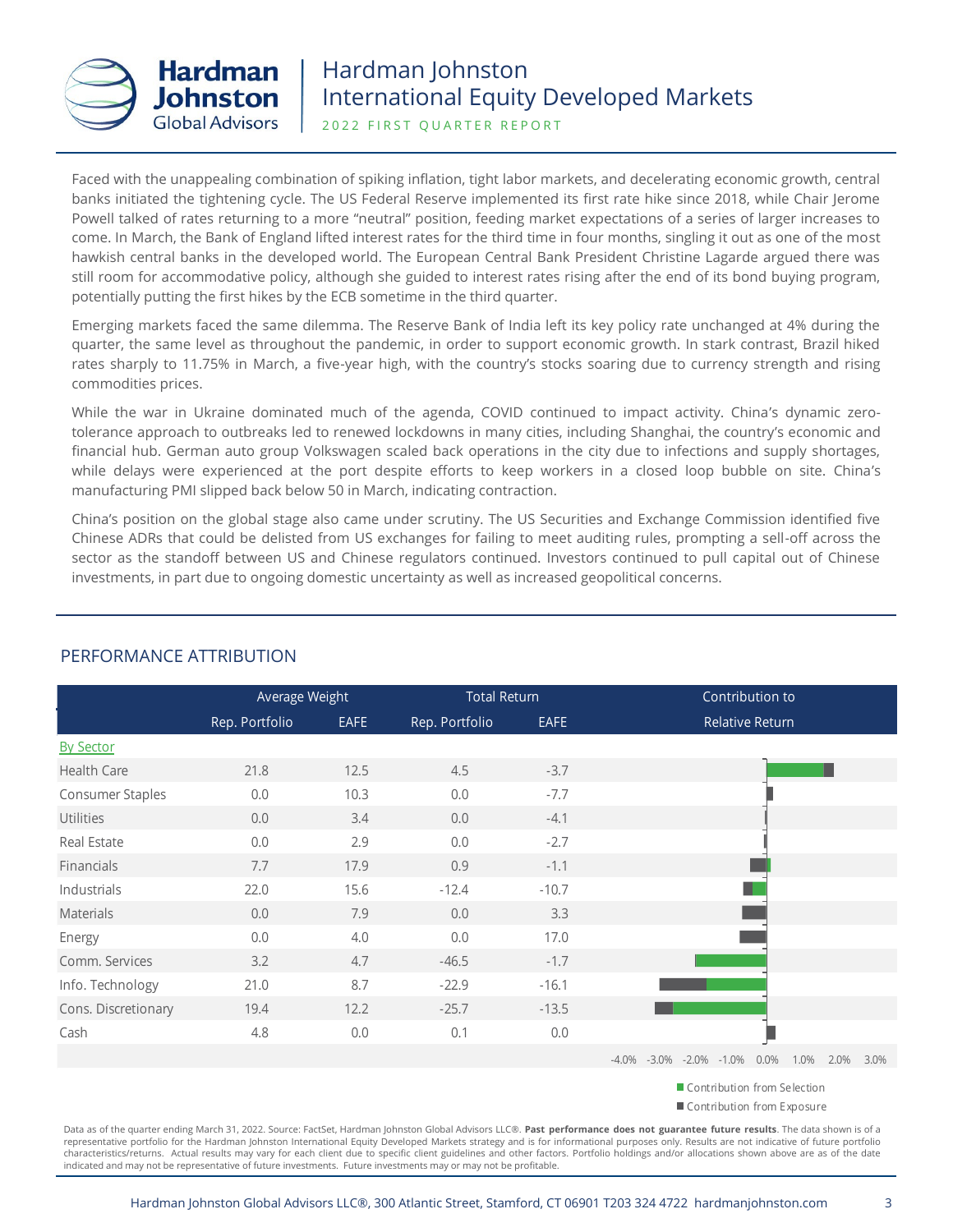

2022 FIRST QUARTER REPORT

|                         | Average Weight |      | <b>Total Return</b> |             | Contribution to |          |                                                           |                        |         |      |      |
|-------------------------|----------------|------|---------------------|-------------|-----------------|----------|-----------------------------------------------------------|------------------------|---------|------|------|
|                         | Rep. Portfolio | EAFE | Rep. Portfolio      | <b>EAFE</b> |                 |          |                                                           | <b>Relative Return</b> |         |      |      |
| <b>By Region</b>        |                |      |                     |             |                 |          |                                                           |                        |         |      |      |
| Europe                  | 49.7           | 50.3 | $-10.4$             | $-9.9$      |                 |          |                                                           |                        |         |      |      |
| <b>Emerging Markets</b> | 4.6            | 0.0  | $-12.9$             | 0.0         |                 |          |                                                           |                        |         |      |      |
| United Kingdom          | 10.2           | 15.2 | $-6.2$              | 1.8         |                 |          |                                                           |                        |         |      |      |
| Japan                   | 16.4           | 22.6 | $-25.2$             | $-6.6$      |                 |          |                                                           |                        |         |      |      |
| Pacific Ex Japan        | 14.4           | 11.8 | $-23.5$             | 3.8         |                 |          |                                                           |                        |         |      |      |
| Cash                    | 4.8            | 0.0  | 0.1                 | 0.0         |                 |          |                                                           |                        |         |      |      |
|                         |                |      |                     |             | $-5.0%$         | $-4.0\%$ | $-3.0\%$                                                  | $-2.0%$                | $-1.0%$ | 0.0% | 1.0% |
|                         |                |      |                     |             |                 |          | Contribution from Selection<br>Contribution from Exposure |                        |         |      |      |

Data as of the quarter ending March 31, 2022. Source: FactSet, Hardman Johnston Global Advisors LLC®. **Past performance does not guarantee future results**. The data shown is of a representative portfolio for the Hardman Johnston International Equity Developed Markets strategy and is for informational purposes only. Results are not indicative of future portfolio characteristics/returns. Actual results may vary for each client due to specific client guidelines and other factors. Portfolio holdings and/or allocations shown above are as of the date indicated and may not be representative of future investments. Future investments may or may not be profitable.

## PORTFOLIO COMMENTARY

- International Equity Developed Markets underperformed the MSCI EAFE Index by 854 bps on a net basis during the first quarter
- Security selection and overweight exposure in Health Care and lack of exposure to Consumer Staples were the largest contributors during the quarter, while both security selection and overweight exposure in Consumer Discretionary and Information Technology were the largest detractors
- No region contributed to relative performance during the quarter. Security selection in Pacific ex Japan was the largest detractor, though overweight exposure to the region slightly offset losses

#### LARGEST CONTRIBUTORS

**AstraZeneca plc (+1.1% total effect)** performed strongly as management reconfirmed long term growth rates and increases in margin over time. While the company is spending more money on R&D, they are expecting to grow to a midto- high 30's operating margin in the medium- to- long term, which is encouraging for investors. Additionally, continued strength in Enhertu data lifted the stock. Enhertu is an HER2-directed antibody drug conjugate. HER2 low breast cancer was a risk point, but they are now seeing additional growth potential with positive phase III data read outs in March. This solidifies the idea that AstraZeneca's solid tumor approach (beyond breast cancer) may work. Lastly, AstraZeneca reached a settlement agreement to resolve patent litigation related to Ultomiris, in which Alexion (their rare disease unit) will make a single payment of \$775 million to Chugai Pharmaceutical in Q2 2022. No further amount is payable by AstraZeneca, and this does not impact 2022 guidance. This ongoing litigation was an overhang for the stock, so this settlement was viewed positively by investors.

**Alkermes plc (+1.0% total effect)** shares rose during the quarter as management initiated strong guidance for 2022, even with the loss of Johnson & Johnson royalty payments related to extended-release nanocrystal formulation technology. Alkermes is engaged in discussions with Johnson & Johnson regarding resolution of these royalty payments, which may lead to a lump sum settlement. Management also restated 2025/2026 profitability targets, providing confidence in long-term profitability despite the loss of those royalty payments. Additionally, the initial launch of Lybalvi, an oral anti-psychotic with attenuated weight gain, has been strong, with prescription scripts trending upwards. Feedback from physicians, payers, and patients has been positive, pushing the stock upward. Initial payer coverage has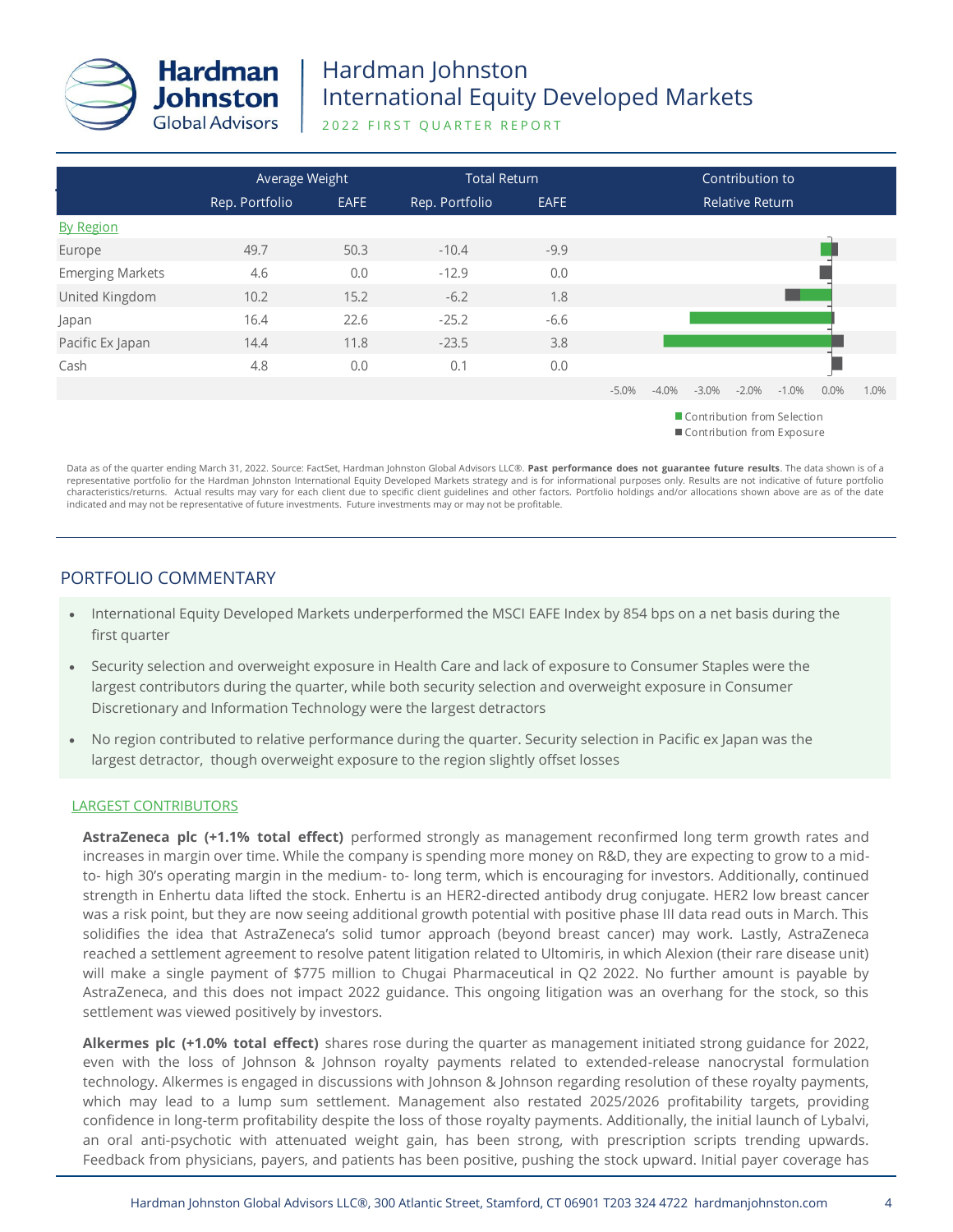

2022 FIRST QUARTER REPORT

been in line with expectations and management expects Lybalvi to be treated like other branded agents for the first twelve to eighteen months. As more payers cover Lybalvi, we anticipate sales will increase. The company also reported very good results for Vivitrol, their opioid/alcohol addiction drug that is showing good growth as additional clinics have reopened.

**AIA Group Ltd.'s (+0.4% total effect)** shares rebounded after delivering solid results in the first quarter. Results were better than expected in China, their fastest growing subsidiary, despite rolling lockdowns. The company is having success with their digital sales efforts, which has been crucial in areas that are restricting mobility. They also expect to get approval to move into new provinces as the year unfolds, expanding their market opportunity. In addition to solid quarterly results, AIA announced a \$10 billion stock buyback, underscoring their excellent capital position.

#### LARGEST DETRACTORS

**Sea Ltd.'s (-1.7% total effect)** gaming business suffered from two negatives during the quarter: India's ban of Sea's global hit smartphone game FreeFire and post-COVID reopening headwinds. Sea reduced 2022 forecasts for its gaming segment as a result of these headwinds. India banned FreeFire alongside 53 other apps on national security grounds. All of the other apps originate from China, while Sea Ltd. is a Singaporean company. The Singaporean Government is reaching out to counterparts in India to help plead Sea's case. Post-COVID economic reopening has also reduced gaming outlook. This trend is very consistent with what we have seen with global gaming companies. Separately, Sea's ecommerce business continues to deliver strong growth. Management has also improved disclosures significantly, especially in communicating expectations for ecommerce and fintech to achieve profitability sooner than previously expected. Importantly, management made a strong case for adequate liquidity and funding to get to positive profitability and cash flow in the 2025 timeframe, with no dependency on the gaming business prospects. We still believe that FreeFire has a long and successful road ahead and will prove to be an enduring franchise. We are encouraged by management's plan to get the entire company to profitability, independent of FreeFire's prospects.

**OMRON Corp. (–1.5% total effect)** shares dropped during the quarter as markets corrected and growth stocks suffered disproportionate selling due to rising interest rates. OMRON also reported underwhelming third quarter results that were impacted by supply chain issues, constraining both the top and bottom line. Longer-term, the company is wellpositioned as an automation leader, with growth in end markets ranging from semiconductors and e-commerce to EV batteries. Furthermore, OMRON's healthcare business is a leading consumer brand, with a focus on applying its sensor technology to address prevalent health issues.

**Puma SE (-1.2% total effect)** underperformed during the quarter as management released conservative guidance. This is typical per the company's guidance policy. However, the company did report a strong end to 2021. During the quarter, some funds swapped Puma for Adidas, who reported a bad 2021 but offered "turnaround guidance," including doubledigit sales growth (similar to Puma's) and an innovation day at their headquarters. Despite tough performance this quarter, we believe Puma is positioned strongly within the industry. Puma is well-placed to supply its markets, having been proactive all through COVID regarding its supply chain and relationships. China continues to be a challenging market for the company, similar to other international players, but China is a smaller part of PUMA's business than it is for Nike or Adidas. Puma also has very limited exposure to Ukraine of about 2-3%.

### PORTFOLIO ACTIVITY

• There were no initiations or liquidations in the portfolio during the first quarter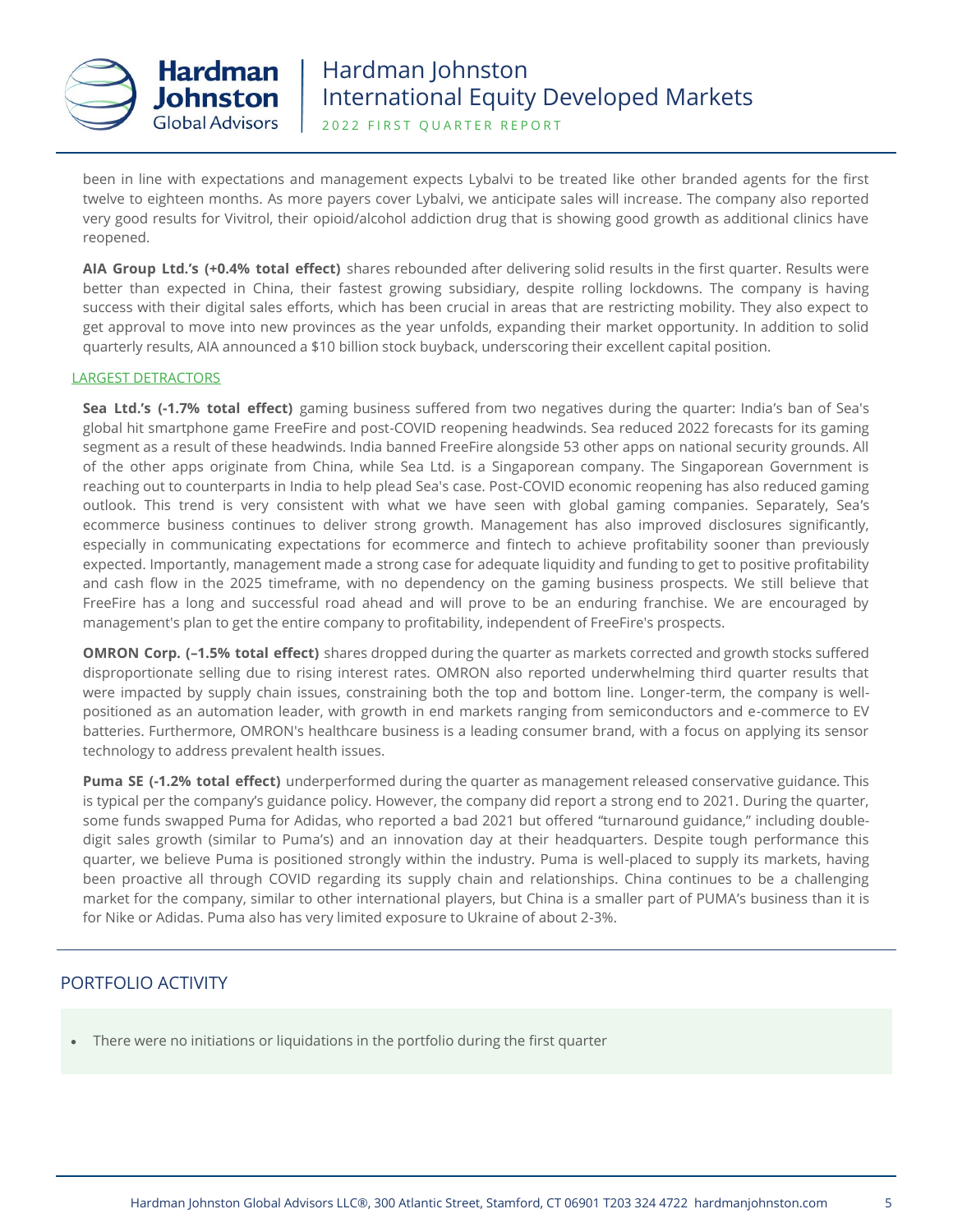

2022 FIRST QUARTER REPORT

## MARKET OUTLOOK

Markets staged a modest recovery in the second half of March fueled by talks between Russia and Ukraine and hopes of a resolution to the conflict. However, it remains to be seen whether the rebound will be short lived or something more persistent.

Coming so soon after the pandemic, the war in Ukraine is a clear reminder that shocks not only to markets, but also to our way of life, are never far away. Countries and economies that are recovering from the effects of COVID will face another slowdown. The US is relatively insulated from a supply perspective but is still seeing the impact of higher energy prices and food costs, which especially impacts lower income consumers. Europe is more exposed to Russian oil and gas and is wrestling to readjust supply from other sources. Whether or not countries experience technical recession is somewhat academic. However, the conditions risk being painful for businesses and consumers alike.

Contending with inflation, or stagflation, in a slowing market characterized by spiking prices for essentials like food and energy will present an intense challenge for central banks. Monetary policy has begun to tighten and may go further and faster than anticipated. The Fed has made no secret about its desire to normalize rates, even if normal is lower than in the past, and doing so may give it some capacity to deal with challenges ahead. However, the risk of policy missteps has risen sharply.

Rising interest rates do not pose as much of a risk to businesses as in the past. High-quality growth companies in our universe carry low levels of leverage, putting them in a relatively strong position to navigate a difficult environment. Faced with uncertainty and volatility, the greatest risk is that boards postpone or perhaps cancel investment plans that could have been drivers of top line growth.

For investors, there is a lot to digest, and the near-term path is murky. However, over the long term, positive tailwinds and secular trends remain strong. In the context of labor market tightness, companies will need to invest in technological transformation to drive productivity improvements. Healthcare globally will benefit from demographic drivers for decades to come.

Perhaps one of the biggest opportunities will be the move to a low carbon economy. The shift will be widespread and create opportunities across a range of business sectors including clean energy, transportation, and agriculture. For instance, rising wealth in developing markets is creating increased demand for protein, which in turn will mean more farm animals, more competition for land, and greater environmental pressure. There are solutions being developed that will address the need for greater efficiency longer term.

Technology opportunities that play into environmental trends can be subtle and require deep research. Semiconductor manufacturer Wolfspeed is a leading innovator in chips made from silicon carbide. These chips are being used in many energy transition technologies, from extending the range of electric vehicles to more efficient and lower-cost solar and wind power.

The geopolitical backdrop will remain complicated and unpredictable. While Europe and the US are pushing for greater sanctions on Russia, China and India have been among those somewhat reluctant to take sides in the conflict. The impact may be a hardening of the international stance towards both countries.

China is also wrestling with domestic issues. The country still has some way to go to "live with COVID," and further lockdowns and economic disruption are likely. As we have seen over recent years, the Chinese government is willing to take near-term pain for what it views as long-term gain. However, it is also demonstrating increased flexibility. At March's National People's Congress, the theme of "Common Prosperity" was barely mentioned, potentially indicating a softening of its line on regulatory action. Indeed, China's Vice Premier Liu He said that the country would introduce policies favorable to the market and measures to boost growth.

Over the long run, China's expansion will decelerate but in the context of global growth will continue to look strong. Company prospects and valuations are also attractive, yet Chinese stocks were among the weakest performers in the first quarter. We reduced our International Equity strategy's exposure to China in 2021 and are monitoring the market closely. We need greater visibility over domestic issues and international listings via ADRs to invest with conviction.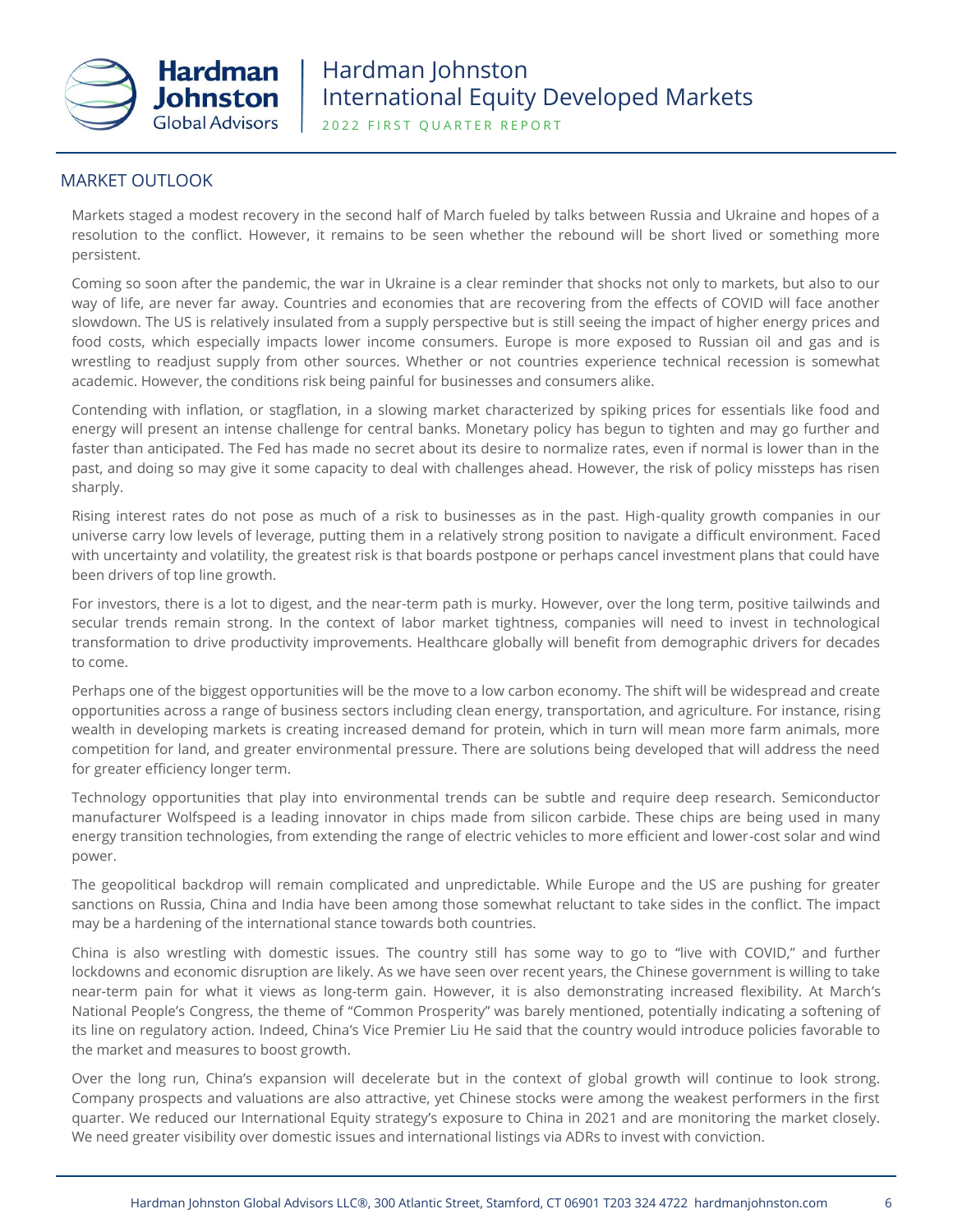

2022 FIRST QUARTER REPORT

Across international markets, growth stocks continue to lag more cyclical plays such as energy, materials, and financials that lack the secular growth we need for our investment approach. The outlook has become more complicated in the first quarter. However, we are secure in the knowledge that our focus on companies with strong balance sheets, pricing power, and competitive advantages will ensure resilience through the cycle. Meanwhile, our bottom-up approach is unearthing highly attractive companies around the globe that are benefiting from, and driving, long-term trends that will transcend shorter term challenges.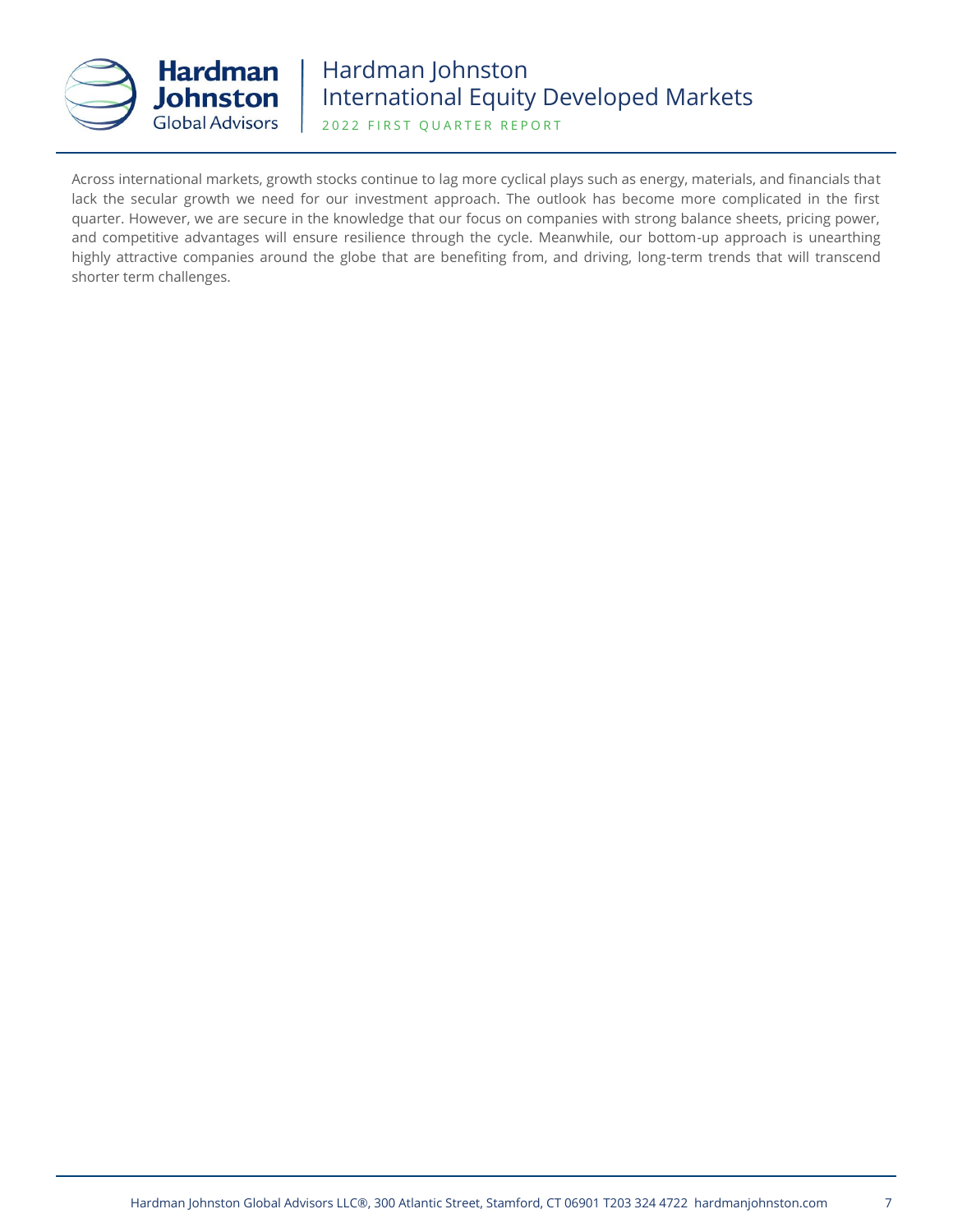

2022 FIRST QUARTER REPORT



#### **PORTFOLIO CHARACTERISTICS (period ending March 31, 2022)**

|                                                     |         | Representative Portfolio |         | <b>MSCI EAFE Net Index</b> |
|-----------------------------------------------------|---------|--------------------------|---------|----------------------------|
|                                                     | Current | 5 Year Average           | Current | 5 Year Average             |
| Capitalization                                      |         |                          |         |                            |
| Weighted Average Market Cap (\$B)                   | 96.8    | 79.4                     | 83.7    | 68.2                       |
| Median Market Cap (\$B)                             | 47.9    | 47.6                     | 13.3    | 11.7                       |
| <b>Growth Fundamentals</b>                          |         |                          |         |                            |
| EPS Growth: 3 to 5 year forecast $(\%)^1$           | 19.6    | 16.5                     | 11.2    | 9.5                        |
| EPS Growth: 5 year trailing $(\%)^1$                | 3.3     | 3.5                      | 7.4     | 5.5                        |
| <b>Value Fundamentals</b>                           |         |                          |         |                            |
| P/E Ratio: 12 Months - forward <sup>1</sup>         | 25.0    | 24.6                     | 17.9    | 18.0                       |
| P/E Ratio: 12 Months - trailing <sup>1</sup>        | 30.0    | 26.1                     | 16.7    | 15.5                       |
| PEG Ratio: forward <sup>1</sup>                     | 1.3     | 1.5                      | 1.6     | 2.0                        |
| Dividend Yield (%) <sup>2</sup>                     | 0.7     | 1.2                      | 2.7     | 3.0                        |
| Price/Book <sup>3</sup>                             | 4.2     | 3.9                      | 1.8     | 1.6                        |
| <b>Quality Fundamentals</b>                         |         |                          |         |                            |
| Return on Equity: 5 Year $(\%)^1$                   | 13.4    | 13.7                     | 14.0    | 12.8                       |
| Return on Invested Capital: 5 Year (%) <sup>1</sup> | 9.6     | 10.0                     | 9.6     | 8.7                        |
| Other                                               |         |                          |         |                            |
| Number of Positions                                 | 25      | 23                       | 825     | 899                        |
| Beta: 3 year portfolio <sup>4</sup>                 | 0.9     | 0.9                      | 1.0     | 1.0                        |

<sup>1</sup> Interquartile weighted mean, <sup>2</sup> Weighted mean, <sup>3</sup> Weighted harmonic mean, <sup>4</sup> MPT beta (daily).

Data is preliminary. Past performance does not guarantee future results. Source: FactSet, Hardman Johnston Global Advisors LLC®. The data shown is of a representative portfolio for the Hardman Johnston International Equity Developed Markets strategy and is for informational purposes only and is not indicative of future portfolio characteristics/returns. Actual results may vary for each client due to specific client guidelines and other factors. The representative portfolio was chosen as most representative of the International Equity Developed Markets strategy. Portfolio holdings and/or allocations shown above are as of the date<br>indi reflects the multiple share classes as a single position.